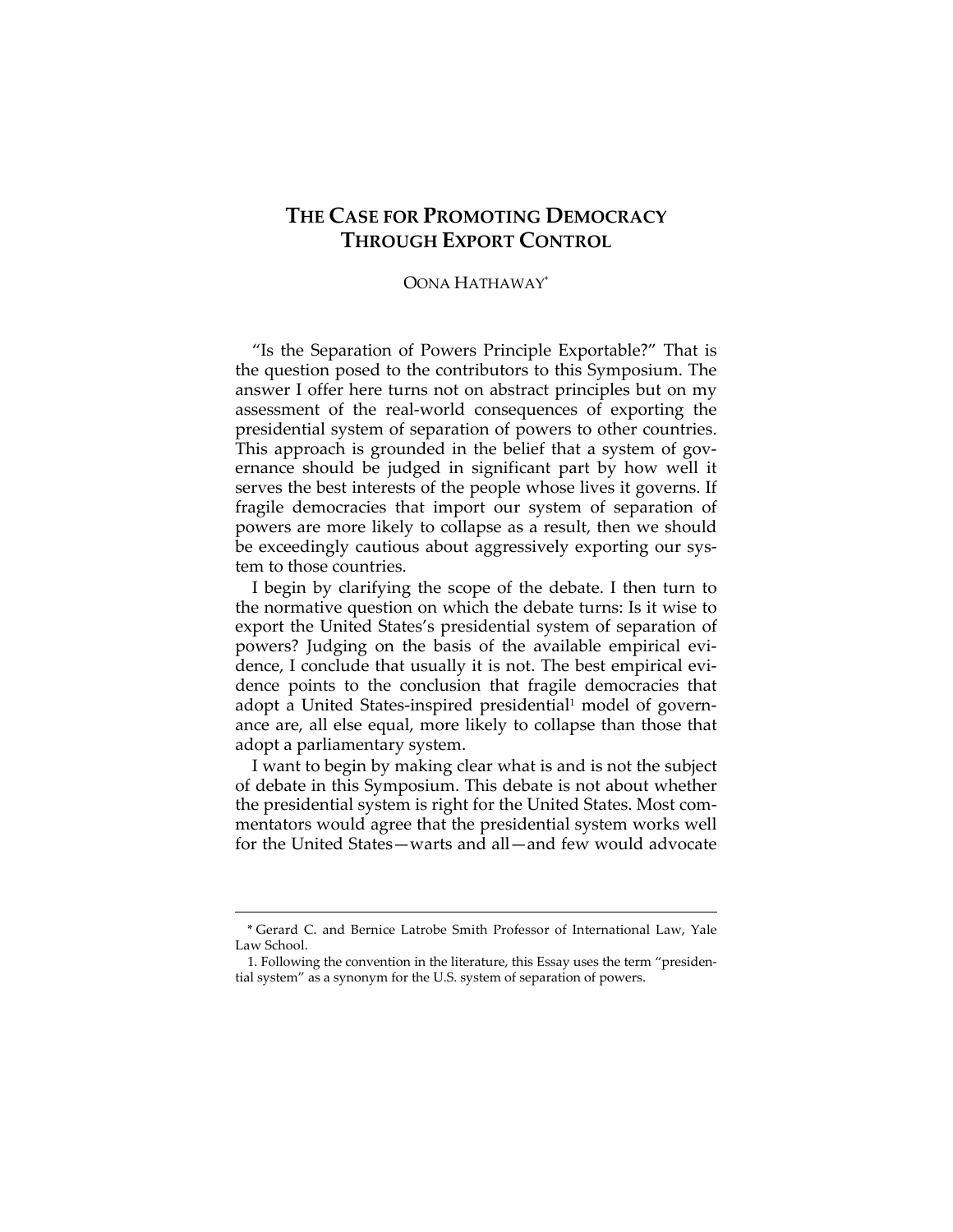that the United States adopt a parliamentary system.2 The debate is also not about whether there should be limits on the exercise of executive power. All of the contributors to this Symposium agree that there should be limits, although they disagree about what those limits should be. Finally, the debate is not about whether the rest of the world can learn from the United States's constitutional system. Clearly, the rest of the world can learn much from the United States's system, just as the United States can learn much from the rest of the world. Instead, the subject of this Symposium is whether the United States's particular model of separation of powers is right not only for the United States, but also for the rest of the world. It is on this question that the contributors to this Symposium part ways.

There are two central reasons that a general policy of seek‐ ing to export the United States's presidentialist model of sepa‐ ration of powers to other countries is ill-advised. First, it assumes that there is a one‐size‐fits‐all solution to the problem of governance. This assumption is ill‐founded. In order to know what kind of governing structure will work for a par‐ ticular country, it is necessary to understand the local condi‐ tions in which that governing structure will work. Is federal‐ ism a concern? Are there regional divides? Are there significant ethnic divisions? What is the history of the country? Is the country in recent transition from a military dicta‐ torship? Is there economic stratification that makes certain models of democracy less likely to work than others? And, most important, what form of governance do the citizens of the country prefer? The assumption that we can determine whether a parliamentary or presidential system is better for the rest of the world ignores the importance of these kinds of local conditions. And yet these conditions matter immensely when deciding whether a parliamentary or presidential system suits a particular country, and they are more important than any abstract comparisons scholars can make.

Second, the claim that the United States's model of separation of powers should be exported to other countries is con‐ trary to the available empirical evidence. I preface this discus‐ sion by noting that I have not done the empirical work on this

<u> 1989 - Johann Stein, marwolaethau a bhann an t-Amhain an t-Amhain an t-Amhain an t-Amhain an t-Amhain an t-A</u>

<sup>2.</sup> I have recently completed an article that argues for even more robust separa‐ tion of powers in the making of international law. Oona A. Hathaway, *Presidential Power over International Law: Restoring the Balance*, 119 YALE L.J. 140 (2009).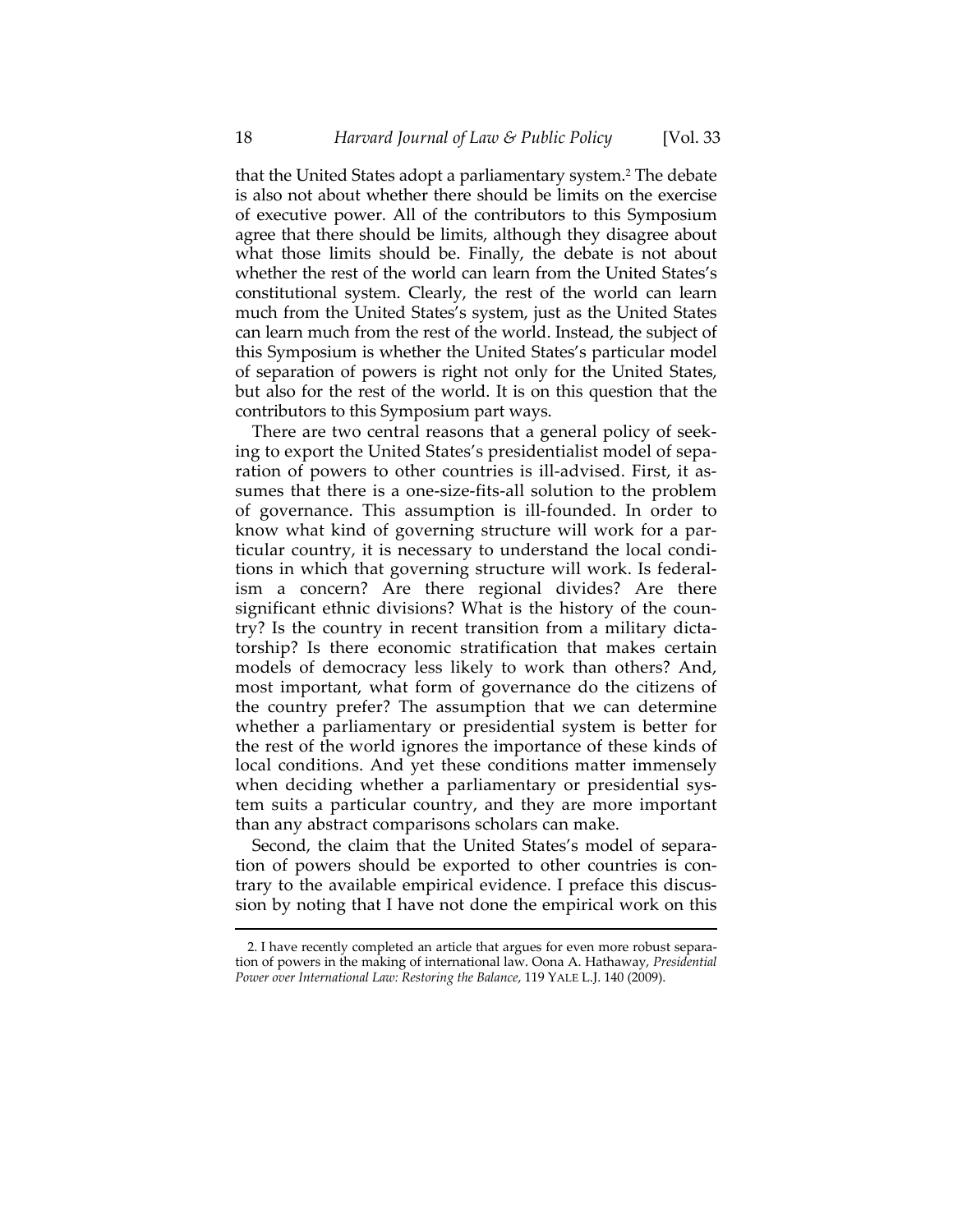question myself. When I was asked to participate in this Sym‐ posium, I did not know what answer I would give to the question of whether the American-style separation of powers is exportable. But that was before I examined the empirical evidence. And that evidence gives the lie to the claim that our system is one that can be transported to other countries without difficulty.

Thanks to Professor Juan Linz's foundational and provoca‐ tive work, $3$  the exportability of the presidential system has been the subject of debate, conversation, and empirical research by probably hundreds of political scientists. These studies point almost uniformly to the conclusion that democratic states that adopt the presidential system of separation of powers are significantly more likely to collapse than those that do not. A study of fifty‐three democratic countries conducted in the early 1990s found that democracy survived sixty-one percent of the time in parliamentary systems and twenty percent of the time in presi‐ dential systems.<sup>4</sup> In other words, a parliamentary democracy was roughly three times more likely to survive—that is, to remain a democracy—than a presidential democracy. In 2000, a study of 135 democracies between 1950 and either 1990 or 1999 came to a similar conclusion.<sup>5</sup> The study predicted that the expected life of a new democracy that adopted a presidential sys‐ tem was about twenty‐four years.6 But if the same democracy took a parliamentary system, its expected life was seventy‐four years.7 A democracy was likely to last more than three times as long if it chose a parliamentary system than if it chose a presidential system. The authors of that study concluded that presidential democracies are less durable than parliamentary ones.<sup>8</sup> The authors also concluded that the difference in durability was

<sup>3.</sup> *See, e.g*., Juan J. Linz, *The Perils of Presidentialism*, *in* PARLIAMENTARY VERSUS PRESIDENTIAL GOVERNMENT 118 (Arend Lijphart ed., 1992). Professor Linz was a participant in this debate at the Twenty‐Eighth Annual Federalist Society National Student Symposium, held at Yale Law School, where contributors also discussed the exportability of the separation of powers.

<sup>4.</sup> Alfred Stepan & Cindy Skach, *Constitutional Frameworks and Democratic Consoli‐ dation: Parliamentarianism versus Presidentialism*, 46 WORLD POLITICS 1, 10 (1993).

<sup>5.</sup> Adam Przeworski, *Democracy and Economic Development*, *in* THE EVOLUTION OF POLITICAL KNOWLEDGE: DEMOCRACY, AUTONOMY, AND CONFLICT IN COM‐ PARATIVE AND INTERNATIONAL POLITICS 300 (Edward D. Mansfield & Richard Sisson eds., 2004).

<sup>6.</sup> *Id*. at 310.

<sup>7.</sup> *Id*.

<sup>8.</sup> *See id*.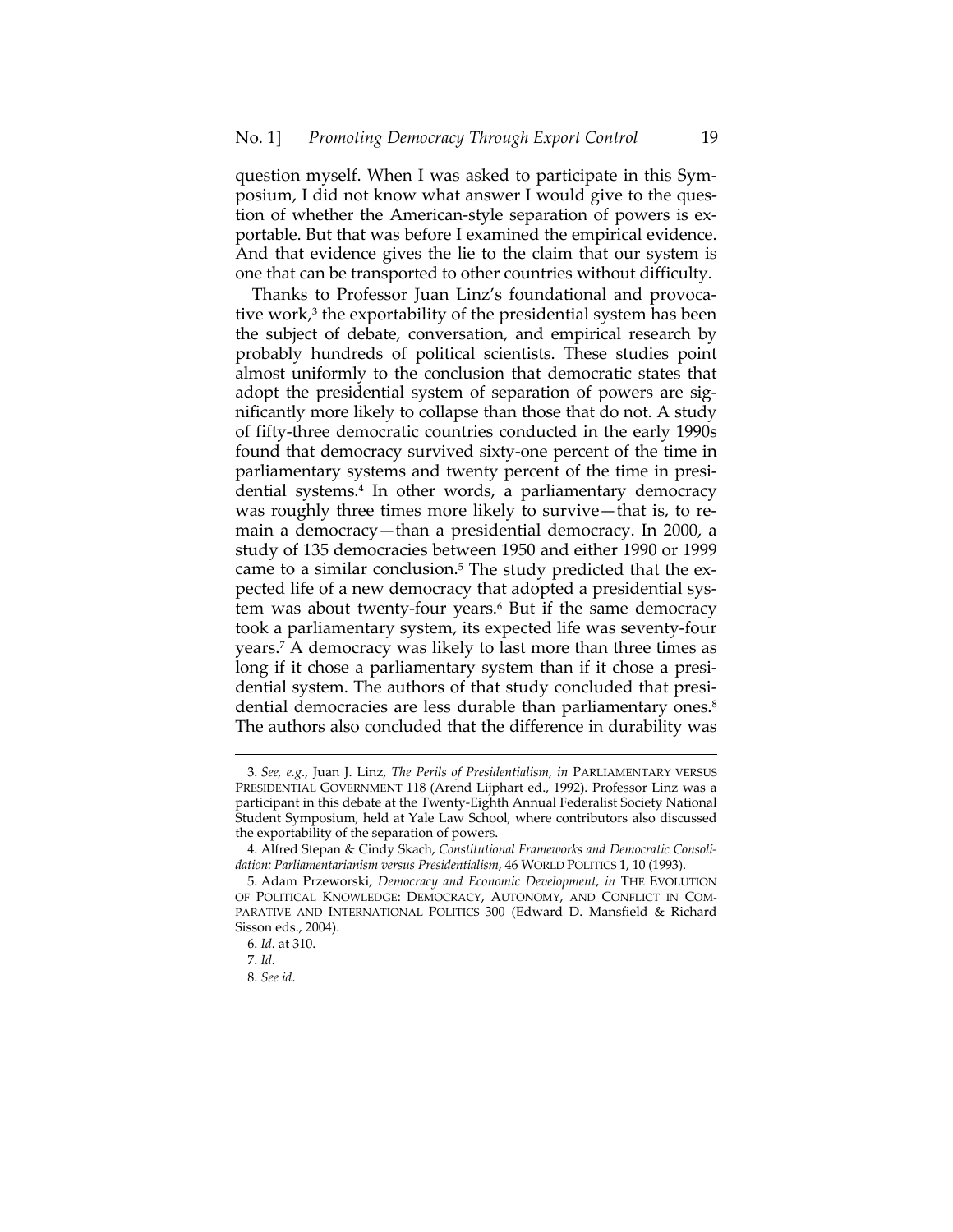not due to the political conditions under which the countries were formed.9 Presidential democracies are "simply more brittle under all economic and political conditions."10

Other studies have focused attention on the roughly thirty countries, including many in Latin America, that have adopted American-style presidential systems of government.<sup>11</sup> All of these countries have experienced constitutional crises, with presidents disbanding intransigent congresses.12 Professor Gio‐ vanni Sartori examined this evidence and concluded that purely presidential systems are much more likely to be unsta‐ ble than parliamentary ones.<sup>13</sup> Professors Alfred Stepan and Cindy Skach found striking evidence to support this conclu‐ sion.<sup>14</sup> They showed that during a ten-year period between 1980 and 1989, not one of the fifty-two countries that chose a non-parliamentary model evolved into a continuous democracy—that is, a stable and surviving democracy.15 By contrast, fifteen of the forty-one countries that started with parliamentary systems became continuous democracies.16

This evidence does not support the claim that, as a universal matter, the American‐style presidential system is the right one for the rest of the world. That is not to say that it might not be the right one under some conditions. As noted earlier, the suit‐ ability of presidential‐style democracy depends on local condi‐ tions. But we should be extraordinarily cautious about recom‐ mending our system to the rest of the world, given that new democracies that have adopted systems similar to our own have proven more likely to collapse.

<u> 1989 - Johann Stein, marwolaethau a bhann an t-Amhain an t-Amhain an t-Amhain an t-Amhain an t-Amhain an t-A</u>

<sup>9.</sup> *See id*.

<sup>10.</sup> ADAM PRZEWORSKI ET AL., DEMOCRACY AND DEVELOPMENT: POLITICAL IN‐ STITUTIONS AND WELL‐BEING IN THE WORLD, 1950–1990, at 136 (2000).

<sup>11.</sup> *See, e.g.*, THE FAILURE OF PRESIDENTIAL DEMOCRACY: COMPARATIVE PER‐ SPECTIVES (Juan J. Linz & Arturo Valenzuela eds., 1994).

<sup>12.</sup> *See* Giovanni Sartori, *Neither Presidentialism nor Parliamentarism*, *in* 1 THE FAILURE OF PRESIDENTIAL DEMOCRACY, *supra* note 11, at 106, 107 (noting that all presidential systems other than the United States's have been "intermittent").

<sup>13.</sup> *See id*.

<sup>14.</sup> *See* Alfred Stepan & Cindy Skach, *Presidentialism and Parliamentarism in Com‐ parative Perspective*, *in* 1 THE FAILURE OF PRESIDENTIAL DEMOCRACY, *supra* note 11, at 119, 124–26.

<sup>15.</sup> *Id.* at 124.

<sup>16.</sup> *Id*.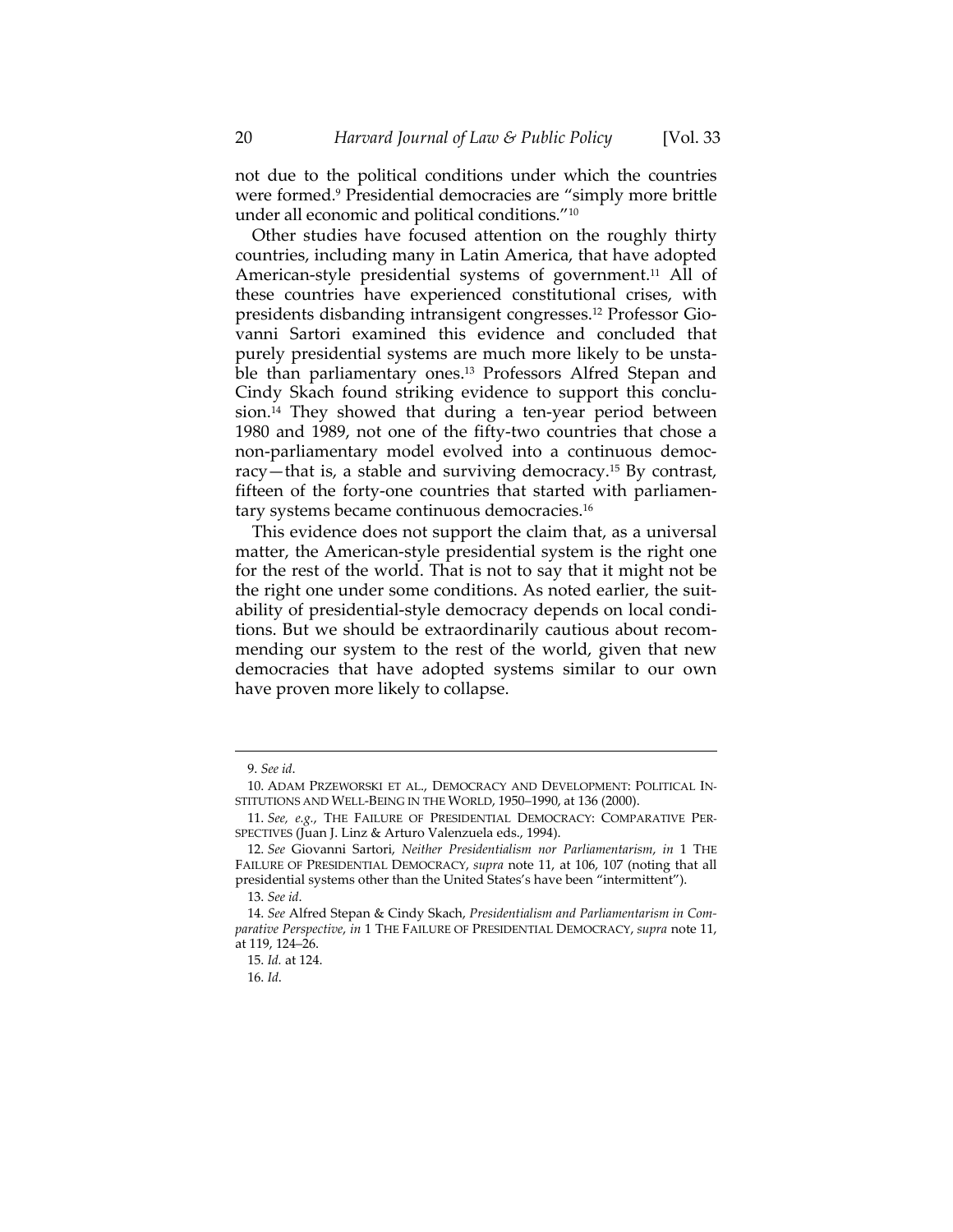Professor Jide Nzelibe rightly raises the question of selection effect in these studies.17 Perhaps unstable democracies, the ones that are most likely to fail, are most likely to choose a presiden‐ tial system just like that of the United States. And those coun‐ tries that are much more likely to survive as democracies are more likely to choose a parliamentary system. If so, then the deck is stacked against countries that adopt the American presidential system: The countries that choose presidential sys‐ tems are more likely to fail for reasons independent of their choice of a presidential system.

There is reason to believe, however, that a selection effect is not driving these results. A study addressing this question showed that the stronger the presidency, the more able the president is to block legislation, making a breakdown of the constitutional regime more likely.18 A separate study offered similar evidence, finding that the stronger the presidency in presidential and semi‐presidential systems, the more likely the system is to result in impasse and in turn for the regime to end.19 The argument is that the more power the president has to stop legislation, the more likely the opposition is to become dissatisfied with the system and the more unwilling the oppo‐ sition will be to participate in the government.<sup>20</sup> At the same time, presidents facing an intransigent legislature are more likely to respond by grabbing as much power as they can in order to retain control over policy.21

If this tendency is true, then it is no coincidence that leaders in presidential systems of government resort to emergency powers.22 The way the presidential system separates powers

<sup>17.</sup> Jide Nzelibe, Professor, Northwestern Univ. Law Sch., Remarks at the Twenty‐Eighth Annual Federalist Society National Student Symposium (Feb. 27, 2009) (transcript on file with the Harvard Journal of Law & Public Policy).

<sup>18.</sup> *See* George Tsebelis, *Decision Making in Political Systems: Veto Players in Presi‐ dentialism, Parliamentarism, Multicameralism and Multipartyism*, 25 BRIT. J. POL. SCI. 289, 321 (1995) ("[T]he very factors that lead to policy stability would be associated with both government instability (in parliamentary systems) and regime instability (in presidential systems).").

<sup>19.</sup> *See* MATTHEW S. SHUGART & JOHN M. CAREY, PRESIDENTS AND ASSEMBLIES: CONSTITUTIONAL DESIGN AND ELECTORAL DYNAMICS 154–58 (1992).

<sup>20.</sup> *See* Scott Mainwaring, *Presidentialism in Latin America*, *in* PARLIAMENTARY VERSUS PRESIDENTIAL GOVERNMENT, *supra* note 3, at 111, 114–15.

<sup>21.</sup> *See id*.

<sup>22.</sup> *See id.* at 114 (noting the practice of Colombian presidents declaring a "state of siege" to avoid traditional checks and balances).